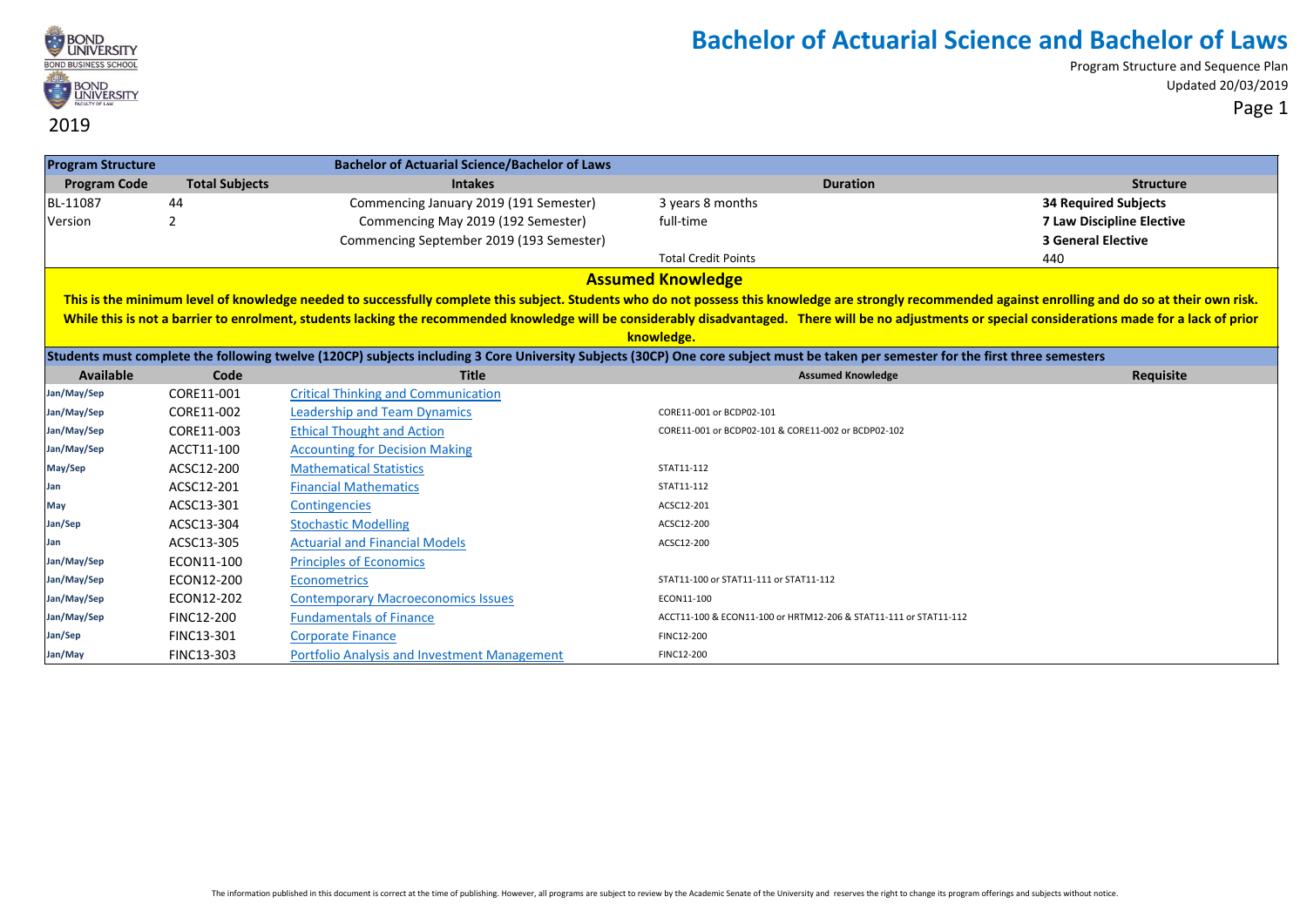

Program Structure and Sequence Plan Updated 20/03/2019 Page 2

**Available Code Title Assumed Knowledge Requisite Jan/May/Sep** LAWS11-105 [Legal Foundations A](https://bond.edu.au/subject/laws11-105-legal-foundations) **Jan/May/Sep** LAWS11-106 [Legal Foundations B](https://bond.edu.au/subject/laws11-106-legal-foundations-b) **Jan/May/Sep** LAWS11-107 [Foundations of Private Law](https://bond.edu.au/subject/laws11-107-foundations-private-law) LAWS11-105 & LAWS11-106 **Jan/May/Sep** LAWS11-108 [Foundations of Public and Criminal Law](https://bond.edu.au/subject/laws11-108-foundations-public-and-criminal-law) LAWS11-105 & LAWS11-106 **Jan/May/Sep** LAWS11-201 [Contract Law A](https://bond.edu.au/subject/laws11-201-contract-law) LAWS11-107 **Jan/May/Sep** LAWS11-202 [Tort Law](https://bond.edu.au/subject/laws11-202-tort-law) LAWS11-107 **Jan/May/Sep** LAWS11-203 [Criminal Law](https://bond.edu.au/subject/laws11-203-criminal-law) LAWS11-108 **Jan/May/Sep** LAWS11-204 [Property Law A](https://bond.edu.au/subject/laws11-204-property-law) LAWS11-107 **Jan/May/Sep** LAWS11-216 [Constitutional Law](https://bond.edu.au/subject/laws11-216-constitutional-law) LAWS11-108 **Jan/May/Sep** LAWS11-217 [Contract Law B](https://bond.edu.au/subject/laws11-217-contract-law-b) LAWS11-201 **Jan/May/Sep** LAWS11-218 [Property Law B](https://bond.edu.au/subject/laws11-218-property-law-b) LAWS11-204 **Jan/May/Sep** LAWS11-310 [Corporate Law](https://bond.edu.au/subject/laws11-310-corporate-law) LAWS11-202 & LAWS11-217 **Jan/May/Sep** LAWS11-313 [Equity](https://bond.edu.au/subject/laws11-313-equity) LAWS11-202 & LAWS11-217 **Jan/May/Sep** LAWS11-317 [Administrative Law](https://bond.edu.au/subject/laws11-317-administrative-law) LAWS11-216 **Jan/May/Sep** LAWS11-318 [Evidence](https://bond.edu.au/subject/laws11-318-evidence) LAWS11-203 **May/Sep** LAWS11-325 [Civil Dispute Resolution](https://bond.edu.au/subject/laws11-325-civil-dispute-resolution) LAWS11-202 & LAWS11-217 **May/Sep** LAWS11-326 [Legal Profession](https://bond.edu.au/subject/laws11-326-legal-profession) LAWS11-325 **May/Sep CORE11-002** MGMT13-311 [Managing Strategic Change](https://bond.edu.au/subject/mgmt13-311-managing-strategic-change) CORENATION CORE11-002 NOTE Subject will be replaced by Elective from 193 **Semester Jan/May/Sep** STAT11-112 [Quantitative Methods](https://bond.edu.au/subject/stat11-112-quantitative-methods) **Business Electives 3 Subjects (30CP)** - Students must select 3 Business subjects from any of the Bond Business School subjects **Law Electives 7 Subjects (70CP)** - Students must choose Undergraduate Law Electives from the Faculty of Law's offerings. Students may choose to complete an optional Law Specialisation (40cp) in one of the following areas: [•](http://bond.edu.au/subjects/current-law-specialisations-undergraduate) [Canadian Law and Practice](http://bond.edu.au/subjects/current-law-specialisations-undergraduate) • [Corporate and Commercial Law](http://bond.edu.au/subjects/current-law-specialisations-undergraduate) [•](http://bond.edu.au/subjects/current-law-specialisations-undergraduate) [Legal Practice](http://bond.edu.au/subjects/current-law-specialisations-undergraduate) • Legal Practice [•](http://bond.edu.au/subjects/current-law-specialisations-undergraduate) [Contemporary Legal Issues](http://bond.edu.au/subjects/current-law-specialisations-undergraduate) • [International and Comparative Law](http://bond.edu.au/subjects/current-law-specialisations-undergraduate) • • [Media and Technology Law](http://bond.edu.au/subjects/current-law-specialisations-undergraduate) To be eligible for a Law Specialisation, students must complete a minimum of four Law Electives (40 credit points) within one of the above areas. Eligible students will receive a Specialisation Certificate at the completion of their Law program.

**Bachelor of Laws with Honours** - [Please see eligibility requirements for achieving Honours \(\\*\\*including the completion of LAWS13-569 Legal Research Project as an elective\) on the L](https://bond.edu.au/law-honours-distinction-information)aw Honours / Distinction [information webpage](https://bond.edu.au/law-honours-distinction-information).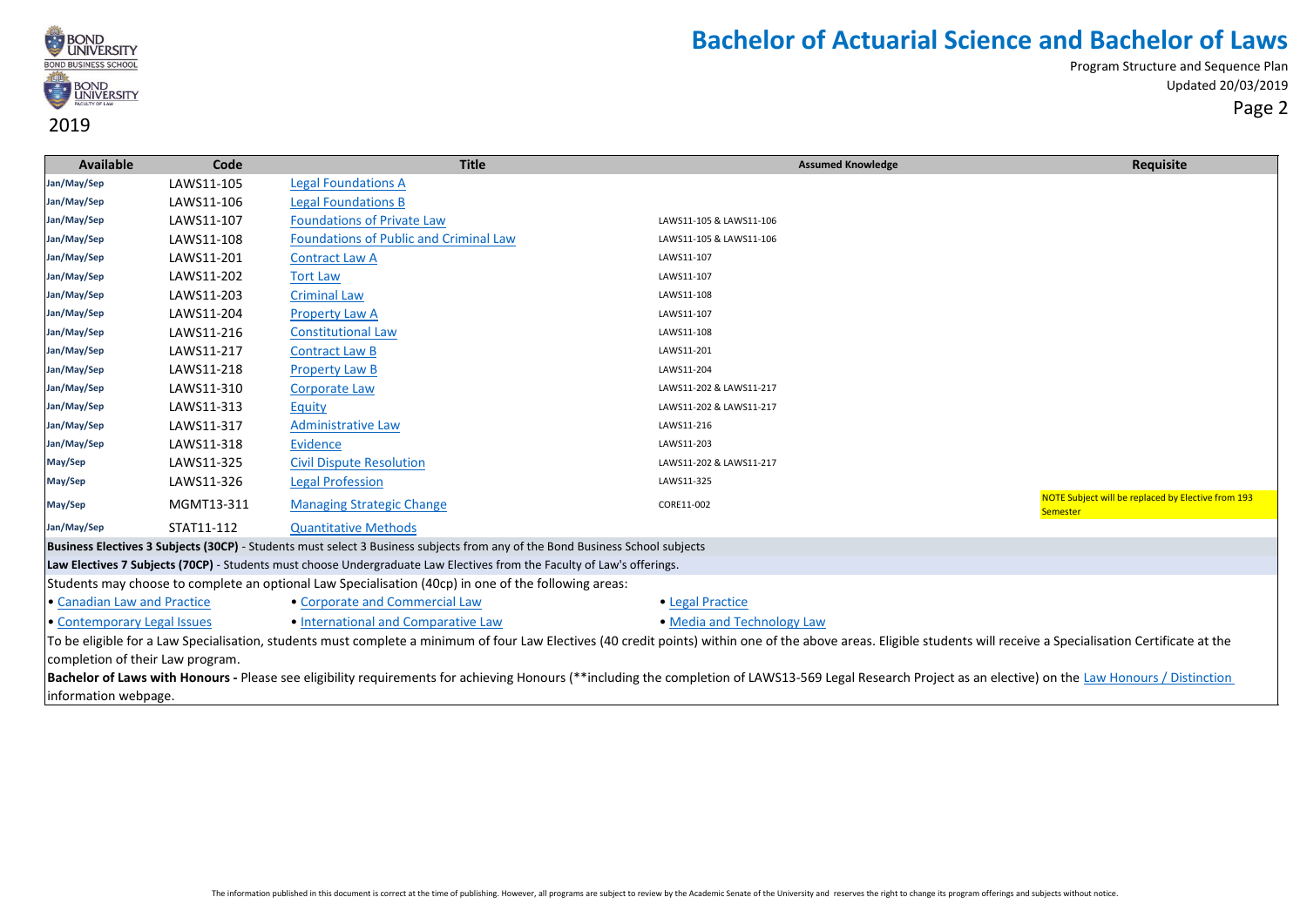

|                 |                | <b>Sequence Plan For students Commencing January 2019</b> |                                                                  |           |
|-----------------|----------------|-----------------------------------------------------------|------------------------------------------------------------------|-----------|
| <b>Semester</b> | Code           | <b>Title</b>                                              | <b>Assumed Knowledge</b>                                         | Requisite |
| 1st Semester    | ACCT11-100     | <b>Accounting for Decision Making</b>                     |                                                                  |           |
| January         | CORE11-001     | <b>Critical Thinking and Communication</b>                |                                                                  |           |
|                 | 191 LAWS11-105 | <b>Legal Foundations A</b>                                |                                                                  |           |
|                 | LAWS11-106     | <b>Legal Foundations B</b>                                |                                                                  |           |
| 2nd Semester    | CORE11-002     | <b>Leadership and Team Dynamics</b>                       | CORE11-001 or BCDP02-101                                         |           |
| May             | LAWS11-107     | <b>Foundations of Private Law</b>                         | LAWS11-105 & LAWS11-106                                          |           |
|                 | 192 LAWS11-108 | <b>Foundations of Public and Criminal Law</b>             | LAWS11-105 & LAWS11-106                                          |           |
|                 | STAT11-112     | <b>Quantitative Methods</b>                               |                                                                  |           |
| 3rd Semester    | CORE11-003     | <b>Ethical Thought and Action</b>                         | CORE11-001 or BCDP02-101 & CORE11-002 or BCDP02-102              |           |
| September       | ECON11-100     | <b>Principles of Economics</b>                            |                                                                  |           |
|                 | 193 LAWS11-201 | <b>Contract Law A</b>                                     | LAWS11-107                                                       |           |
|                 | LAWS11-202     | <b>Tort Law</b>                                           | LAWS11-107                                                       |           |
| 4th Semester    | ECON12-202     | <b>Contemporary Macroeconomics Issues</b>                 | ECON11-100                                                       |           |
| January         | FINC12-200     | <b>Fundamentals of Finance</b>                            | ACCT11-100 & ECON11-100 or HRTM12-206 & STAT11-111 or STAT11-112 |           |
|                 | 201 LAWS11-203 | <b>Criminal Law</b>                                       | LAWS11-108                                                       |           |
|                 | LAWS11-204     | <b>Property Law A</b>                                     | LAWS11-107                                                       |           |
| 5th Semester    | ACSC12-200     | <b>Mathematical Statistics</b>                            | STAT11-112                                                       |           |
| May             | ECON12-200     | <b>Econometrics</b>                                       | STAT11-100 or STAT11-111 or STAT11-112                           |           |
|                 | 202 LAWS11-217 | <b>Contract Law B</b>                                     | LAWS11-201                                                       |           |
|                 | LAWS11-218     | <b>Property Law B</b>                                     | LAWS11-204                                                       |           |
| 6th Semester    | ACSC13-304     | <b>Stochastic Modelling</b>                               | ACSC12-200                                                       |           |
| September       | FINC13-301     | <b>Corporate Finance</b>                                  | FINC12-200                                                       |           |
|                 | 203 LAWS11-216 | <b>Constitutional Law</b>                                 | LAWS11-108                                                       |           |
|                 | Law Elective   |                                                           |                                                                  |           |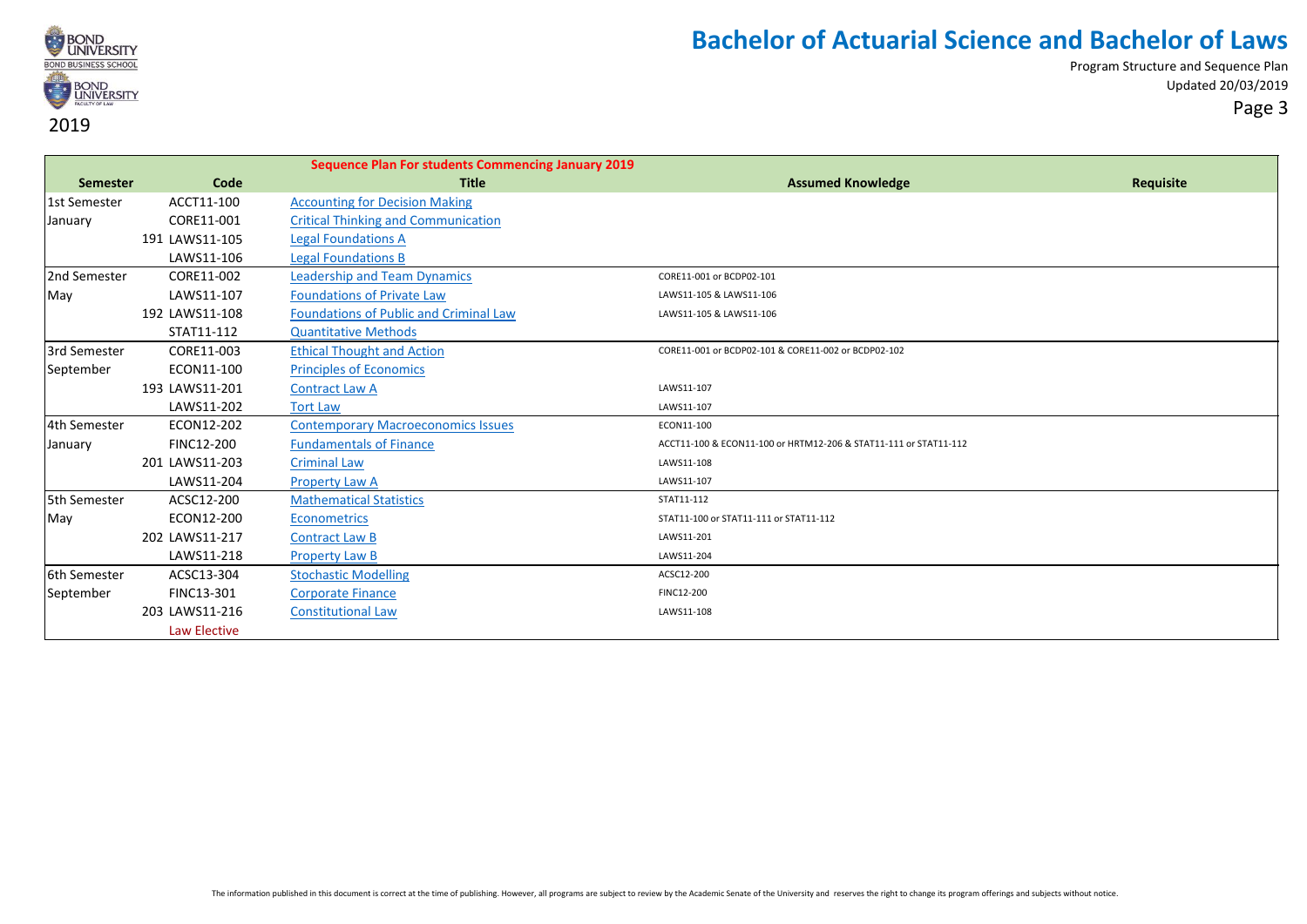

| Available     | Code             | <b>Title</b>                                        | <b>Assumed Knowledge</b> | Requisite |
|---------------|------------------|-----------------------------------------------------|--------------------------|-----------|
| 7th Semester  | ACSC12-201       | <b>Financial Mathematics</b>                        | STAT11-112               |           |
| January       | LAWS11-310       | <b>Corporate Law</b>                                | LAWS11-202 & LAWS11-217  |           |
|               | 211 LAWS11-317   | <b>Administrative Law</b>                           | LAWS11-216               |           |
|               | Law Elective     |                                                     |                          |           |
| 8th Semester  | ACSC13-301       | Contingencies                                       | ACSC12-201               |           |
| May           | FINC13-303       | <b>Portfolio Analysis and Investment Management</b> | FINC12-200               |           |
|               | 212 LAWS11-313   | <b>Equity</b>                                       | LAWS11-202 & LAWS11-217  |           |
|               | Law Elective     |                                                     |                          |           |
| 9th Semester  | LAWS11-318       | Evidence                                            | LAWS11-203               |           |
| September     | MGMT13-311       | <b>Managing Strategic Change</b>                    | CORE11-002               |           |
|               | 213 Law Elective |                                                     |                          |           |
|               | Elective         |                                                     |                          |           |
| 10th Semester | ACSC13-305       | <b>Actuarial and Financial Models</b>               | ACSC12-200               |           |
| January       | LAWS11-325       | <b>Civil Dispute Resolution</b>                     | LAWS11-202 & LAWS11-217  |           |
|               | 221 Law Elective |                                                     |                          |           |
|               | Law Elective     |                                                     |                          |           |
| 11th Semester | LAWS11-326       | <b>Legal Profession</b>                             | LAWS11-325               |           |
| May           | Law Elective     |                                                     |                          |           |
|               | 222 Elective     |                                                     |                          |           |
|               | Elective         |                                                     |                          |           |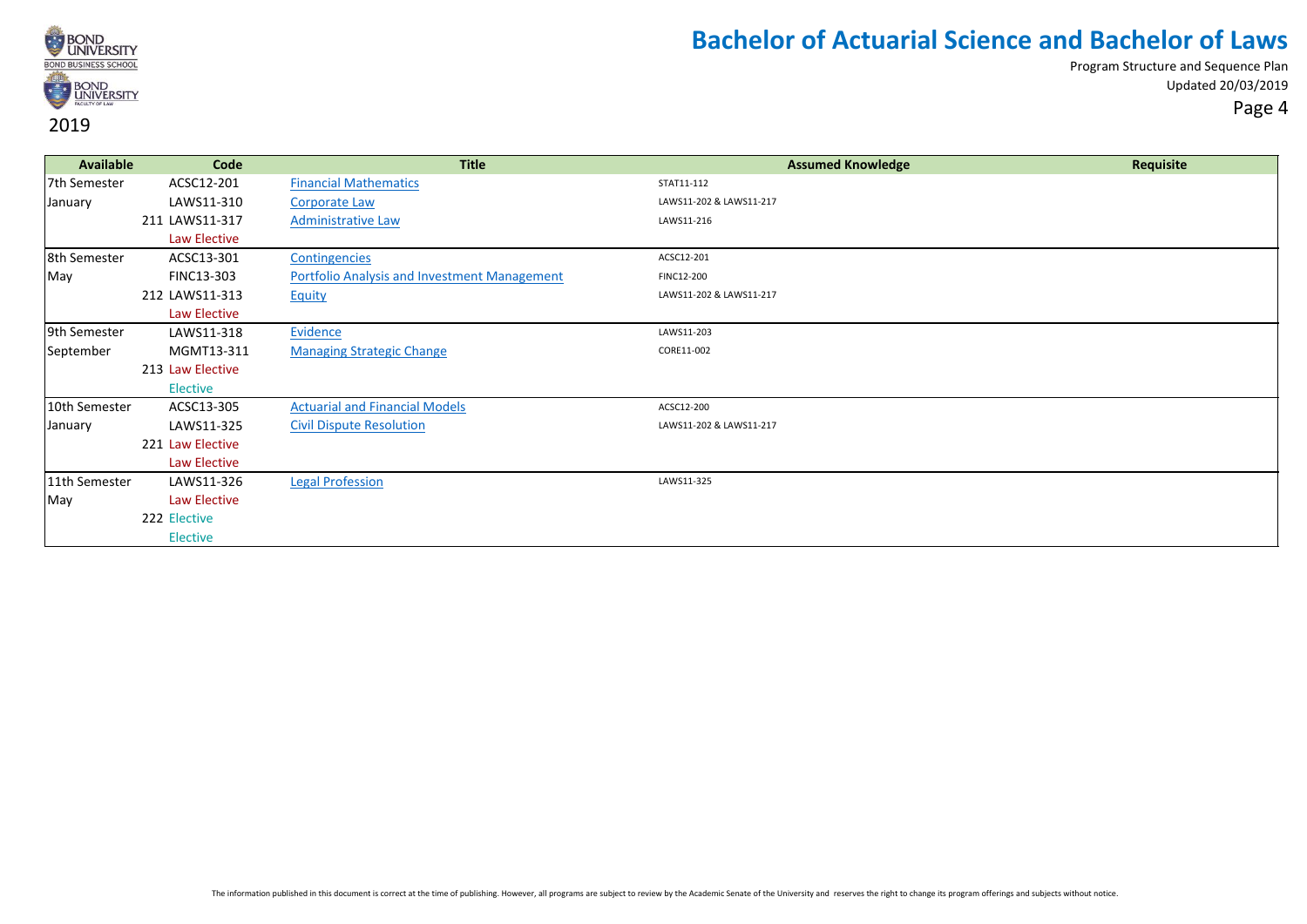

|                  |                  | <b>Sequence Plan For students Commencing May 2019</b> |                                                                  |           |
|------------------|------------------|-------------------------------------------------------|------------------------------------------------------------------|-----------|
| <b>Available</b> | Code             | <b>Title</b>                                          | <b>Assumed Knowledge</b>                                         | Requisite |
| 1st Semester     | ACCT11-100       | <b>Accounting for Decision Making</b>                 |                                                                  |           |
| May              | CORE11-001       | <b>Critical Thinking and Communication</b>            |                                                                  |           |
|                  | 192 LAWS11-105   | <b>Legal Foundations A</b>                            |                                                                  |           |
|                  | LAWS11-106       | <b>Legal Foundations B</b>                            |                                                                  |           |
| 2nd Semester     | CORE11-002       | <b>Leadership and Team Dynamics</b>                   | CORE11-001 or BCDP02-101                                         |           |
| September        | LAWS11-107       | <b>Foundations of Private Law</b>                     | LAWS11-105 & LAWS11-106                                          |           |
|                  | 193 LAWS11-108   | Foundations of Public and Criminal Law                | LAWS11-105 & LAWS11-106                                          |           |
|                  | STAT11-112       | <b>Quantitative Methods</b>                           |                                                                  |           |
| 3rd Semester     | CORE11-003       | <b>Ethical Thought and Action</b>                     | CORE11-001 or BCDP02-101 & CORE11-002 or BCDP02-102              |           |
| January          | ECON11-100       | <b>Principles of Economics</b>                        |                                                                  |           |
|                  | 201 LAWS11-201   | <b>Contract Law A</b>                                 | LAWS11-107                                                       |           |
|                  | LAWS11-202       | <b>Tort Law</b>                                       | LAWS11-107                                                       |           |
| 4th Semester     | ECON12-202       | <b>Contemporary Macroeconomics Issues</b>             | ECON11-100                                                       |           |
| May              | FINC12-200       | <b>Fundamentals of Finance</b>                        | ACCT11-100 & ECON11-100 or HRTM12-206 & STAT11-111 or STAT11-112 |           |
|                  | 202 LAWS11-203   | <b>Criminal Law</b>                                   | LAWS11-108                                                       |           |
|                  | LAWS11-204       | <b>Property Law A</b>                                 | LAWS11-107                                                       |           |
| 5th Semester     | ACSC12-200       | <b>Mathematical Statistics</b>                        | STAT11-112                                                       |           |
| September        | ECON12-200       | Econometrics                                          | STAT11-100 or STAT11-111 or STAT11-112                           |           |
|                  | 203 LAWS11-217   | <b>Contract Law B</b>                                 | LAWS11-201                                                       |           |
|                  | LAWS11-218       | <b>Property Law B</b>                                 | LAWS11-204                                                       |           |
| 6th Semester     | ACSC12-201       | <b>Financial Mathematics</b>                          | STAT11-112                                                       |           |
| January          | LAWS11-216       | <b>Constitutional Law</b>                             | LAWS11-108                                                       |           |
|                  | 211 Law Elective |                                                       |                                                                  |           |
|                  | Law Elective     |                                                       |                                                                  |           |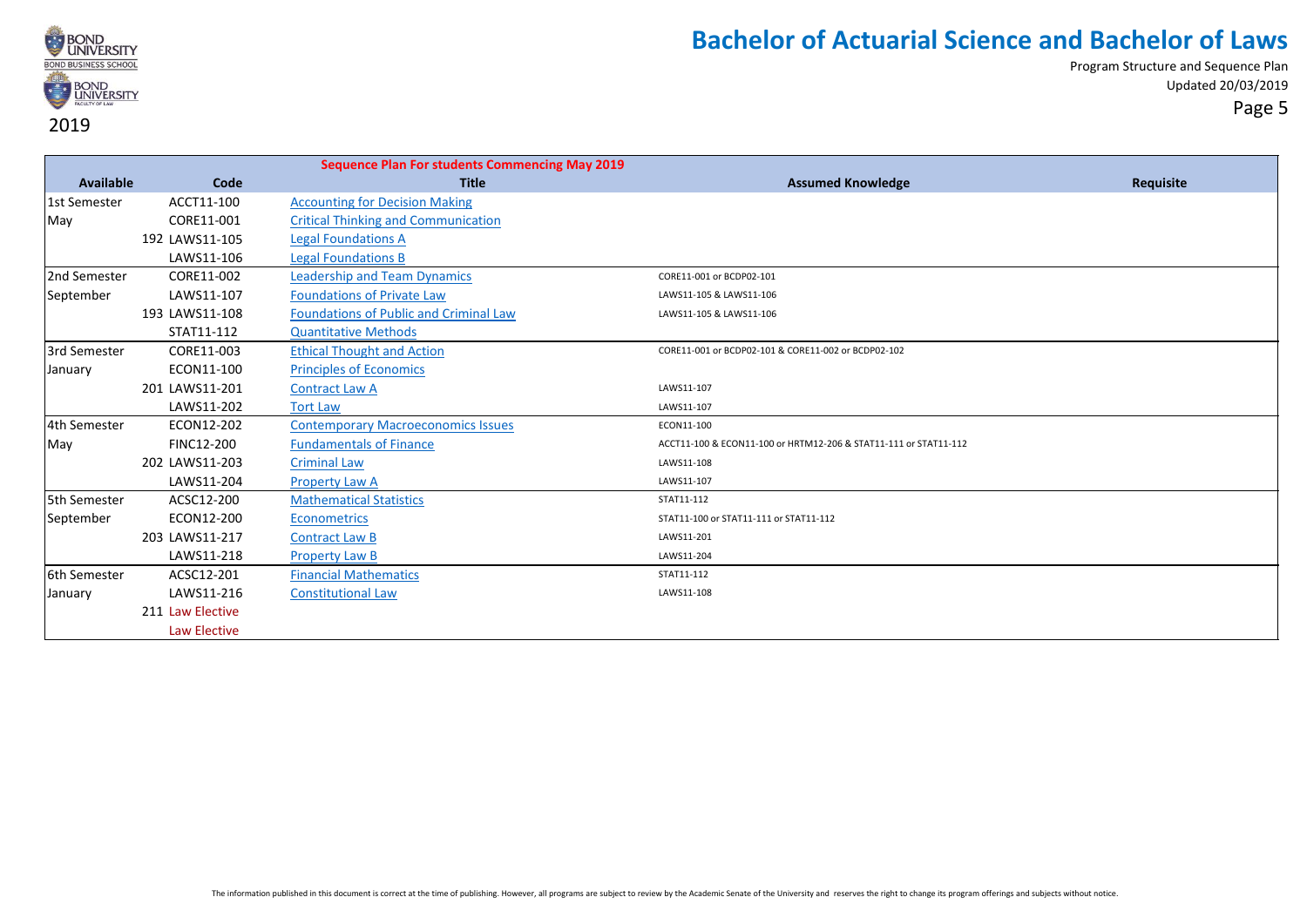

| Available     | Code             | <b>Title</b>                                        | <b>Assumed Knowledge</b> | Requisite |
|---------------|------------------|-----------------------------------------------------|--------------------------|-----------|
| 7th Semester  | FINC13-303       | <b>Portfolio Analysis and Investment Management</b> | FINC12-200               |           |
| May           | LAWS11-310       | <b>Corporate Law</b>                                | LAWS11-202 & LAWS11-217  |           |
|               | 212 LAWS11-317   | <b>Administrative Law</b>                           | LAWS11-216               |           |
|               | Law Elective     |                                                     |                          |           |
| 8th Semester  | ACSC13-304       | <b>Stochastic Modelling</b>                         | ACSC12-200               |           |
| September     | LAWS11-313       | Equity                                              | LAWS11-202 & LAWS11-217  |           |
|               | 213 Elective     |                                                     |                          |           |
|               | Law Elective     |                                                     |                          |           |
| 9th Semester  | ACSC13-305       | <b>Actuarial and Financial Models</b>               | ACSC12-200               |           |
| January       | FINC13-301       | <b>Corporate Finance</b>                            | FINC12-200               |           |
|               | 221 LAWS11-318   | Evidence                                            | LAWS11-203               |           |
|               | Law Elective     |                                                     |                          |           |
| 10th Semester | ACSC13-301       | Contingencies                                       | ACSC12-201               |           |
| May           | LAWS11-325       | <b>Civil Dispute Resolution</b>                     | LAWS11-202 & LAWS11-217  |           |
|               | 222 Law Elective |                                                     |                          |           |
|               | MGMT13-311       | <b>Managing Strategic Change</b>                    | CORE11-002               |           |
| 11th Semester | LAWS11-326       | <b>Legal Profession</b>                             | LAWS11-325               |           |
| September     | Law Elective     |                                                     |                          |           |
|               | 223 Elective     |                                                     |                          |           |
|               | Elective         |                                                     |                          |           |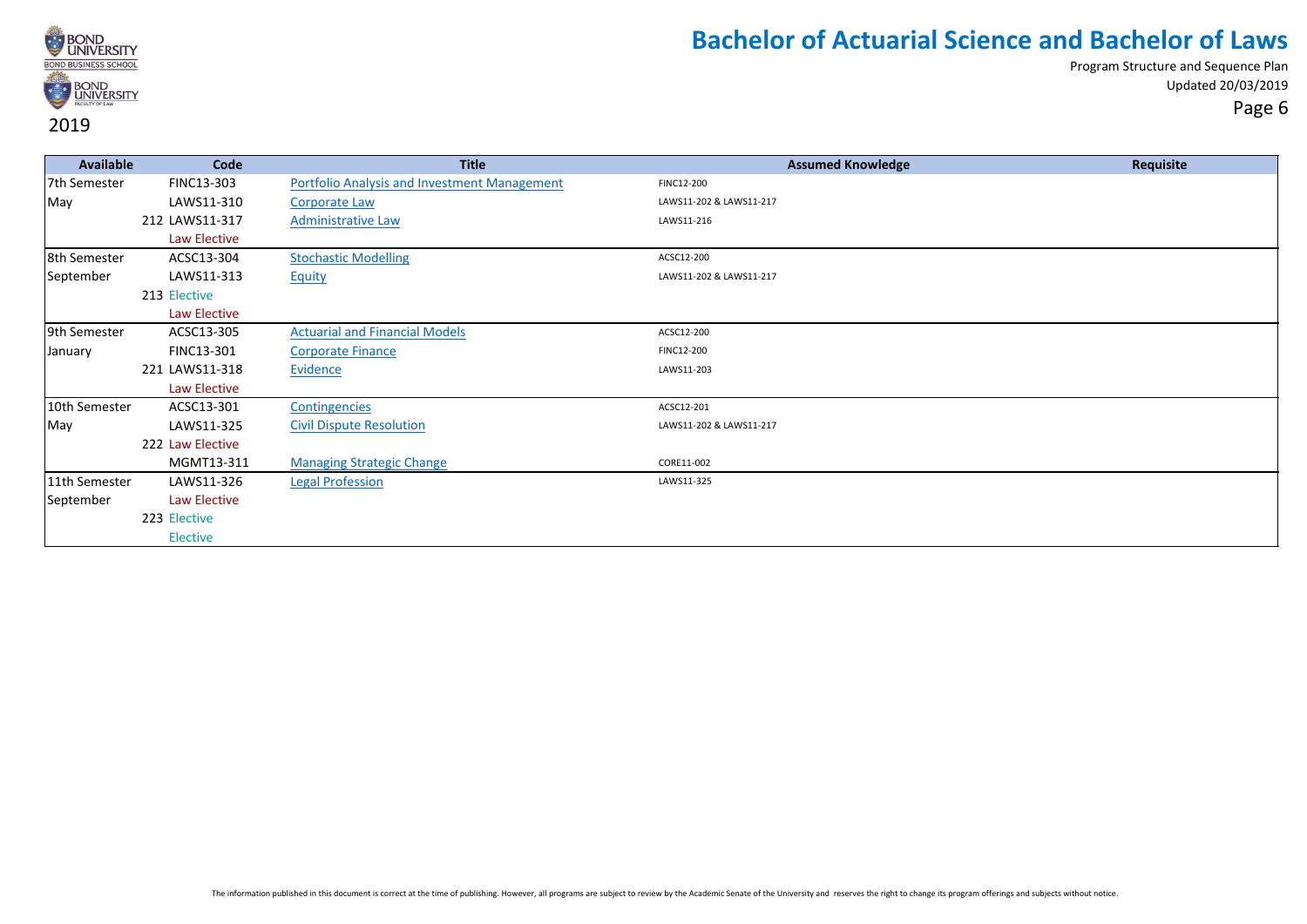

|                  |                | <b>Sequence Plan For students Commencing September 2019</b> |                                                                  |                  |
|------------------|----------------|-------------------------------------------------------------|------------------------------------------------------------------|------------------|
| <b>Available</b> | Code           | <b>Title</b>                                                | <b>Assumed Knowledge</b>                                         | <b>Requisite</b> |
| 1st Semester     | ACCT11-100     | <b>Accounting for Decision Making</b>                       |                                                                  |                  |
| September        | CORE11-001     | <b>Critical Thinking and Communication</b>                  |                                                                  |                  |
|                  | 193 LAWS11-105 | <b>Legal Foundations A</b>                                  |                                                                  |                  |
|                  | LAWS11-106     | <b>Legal Foundations B</b>                                  |                                                                  |                  |
| 2nd Semester     | CORE11-002     | <b>Leadership and Team Dynamics</b>                         | CORE11-001 or BCDP02-101                                         |                  |
| January          | LAWS11-107     | <b>Foundations of Private Law</b>                           | LAWS11-105 & LAWS11-106                                          |                  |
|                  | 201 LAWS11-108 | <b>Foundations of Public and Criminal Law</b>               | LAWS11-105 & LAWS11-106                                          |                  |
|                  | STAT11-112     | <b>Quantitative Methods</b>                                 |                                                                  |                  |
| 3rd Semester     | CORE11-003     | <b>Ethical Thought and Action</b>                           | CORE11-001 or BCDP02-101 & CORE11-002 or BCDP02-102              |                  |
| May              | ECON11-100     | <b>Principles of Economics</b>                              |                                                                  |                  |
|                  | 202 LAWS11-201 | <b>Contract Law A</b>                                       | LAWS11-107                                                       |                  |
|                  | LAWS11-202     | <b>Tort Law</b>                                             | LAWS11-107                                                       |                  |
| 4th Semester     | FINC12-200     | <b>Fundamentals of Finance</b>                              | ACCT11-100 & ECON11-100 or HRTM12-206 & STAT11-111 or STAT11-112 |                  |
| September        | LAWS11-203     | <b>Criminal Law</b>                                         | LAWS11-108                                                       |                  |
|                  | 203 LAWS11-204 | <b>Property Law A</b>                                       | LAWS11-107                                                       |                  |
|                  | Law Elective   |                                                             |                                                                  |                  |
| 5th Semester     | ACSC12-201     | <b>Financial Mathematics</b>                                | STAT11-112                                                       |                  |
| January          | ECON12-202     | <b>Contemporary Macroeconomics Issues</b>                   | ECON11-100                                                       |                  |
|                  | 211 LAWS11-217 | <b>Contract Law B</b>                                       | LAWS11-201                                                       |                  |
|                  | LAWS11-218     | <b>Property Law B</b>                                       | LAWS11-204                                                       |                  |
| 6th Semester     | ACSC12-200     | <b>Mathematical Statistics</b>                              | STAT11-112                                                       |                  |
| May              | ECON12-200     | <b>Econometrics</b>                                         | STAT11-100 or STAT11-111 or STAT11-112                           |                  |
|                  | 212 LAWS11-216 | <b>Constitutional Law</b>                                   | LAWS11-108                                                       |                  |
|                  | Law Elective   |                                                             |                                                                  |                  |